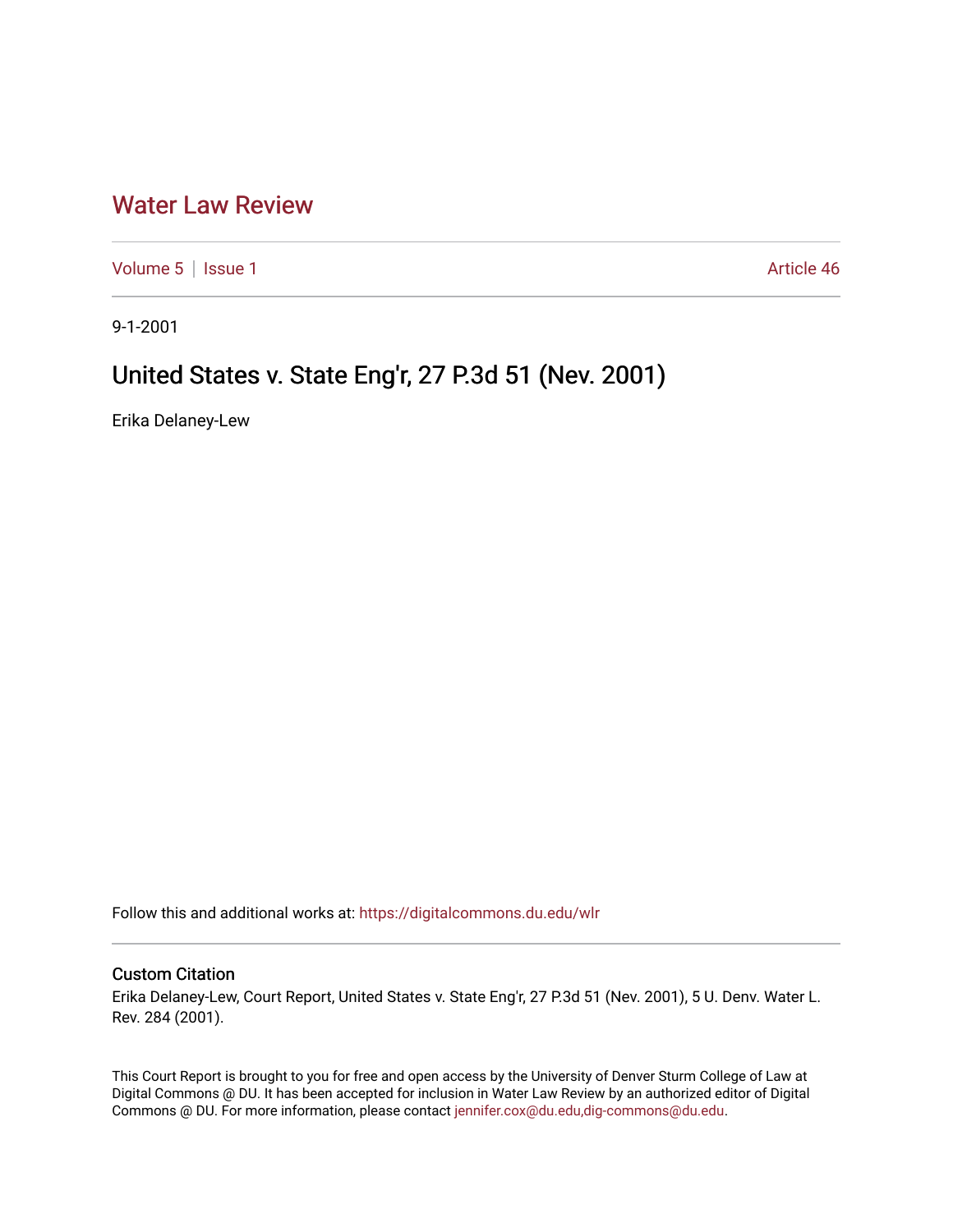water involve the disposition of property. Moreover, the first court (federal or state), that assumes jurisdiction over real property, will be the one to have continuing and exclusive jurisdiction over that property. Thus, because Nevada law treats water rights as real property, and the federal decree court was the first to adjudicate the subject water rights in 1936, the Nevada Supreme Court held the federal decree court had "exclusive" jurisdiction. The federal decree court also had "continuing" jurisdiction because a lawsuit covering substantially the same issues and parties as the ones in the present case was currently pending before it. Next, although the Nevada Supreme Court recognizes it has original jurisdiction to issue the writ of mandamus, such relief will only be available when the action to be compelled is one that the law already requires. However, if a petitioner shows that writ relief is urgent and necessary, the court may, nevertheless, grant the same. A writ of prohibition is "the counterpart" of the writ of mandate. It does not correct any errors, but its purpose is to prevent courts from over-extending the limits of their judicial power. In short, both writs are a form of extraordinary remedy that will not be issued if petitioner has at his disposal a "plain, speedy, and adequate remedy in the ordinary course of law." The court is not obligated to issue such writs because they are purely discretionary.

Because Petitioners failed to demonstrate extenuating circumstances existed to warrant the issuance of the writs, and because they had a more appropriate forum in which to seek remedy-the federal decree court-the Nevada Supreme Court denied Mineral County's request for relief.

*Gloria M. Soto*

**United States v. State Eng'r, 27 P.3d 51 (Nev. 2001) (holding that** judicial review was warranted when the State Engineer went beyond the "plain meaning" of a statute when he denied stockwater permits to the United States Department of the Interior, Bureau of Land Management).

The Bureau of Land Management ("BLM") filed nine stockwater permit applications for public lands in Douglas County, Nevada. The State Engineer for the state of Nevada denied these applications on the grounds that the BLM was not a qualified applicant under the terms of a Nevada statute. Section 533.503 of the Nevada Revised Statutes regulates state water appropriation permits that allow livestock watering on public lands. The BLM petitioned the Ninth Judicial District Court, Douglas County, Nevada, for judicial review of the nine denied permit applications. The court denied judicial review, and the BLM then appealed to the Supreme Court of Nevada.

The supreme court examined the scope and constitutionality of the statute at issue. Section 533.503 of the Nevada Revised Statutes